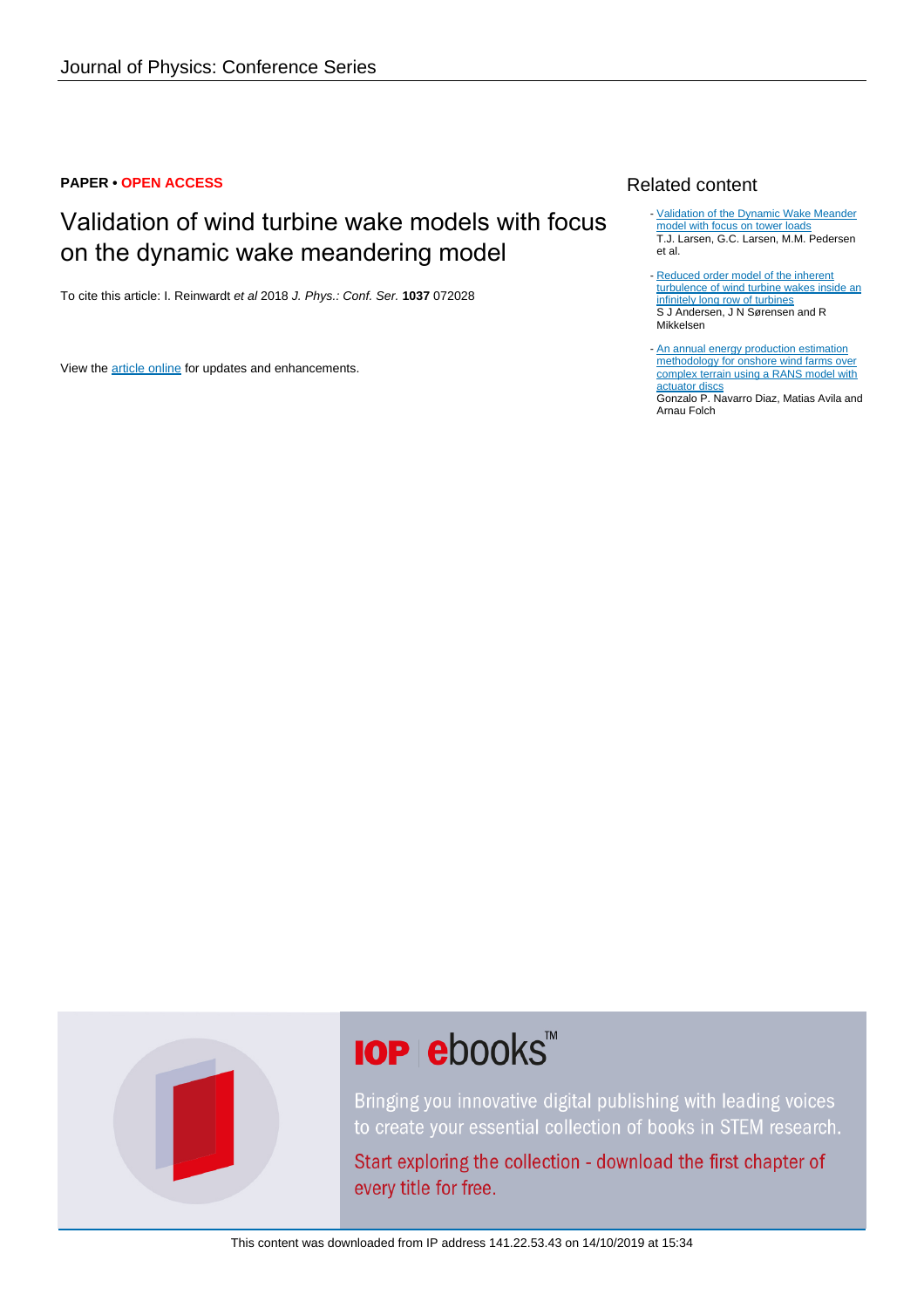# Validation of wind turbine wake models with focus on the dynamic wake meandering model

I. Reinwardt<sup>1</sup>, N. Gerke<sup>1</sup>, P. Dalhoff<sup>2</sup>, D. Steudel<sup>3</sup>, W. Moser<sup>4</sup>

<sup>1</sup> Research assistant, Hamburg University of Applied Sciences, Hamburg, GER

<sup>2</sup> Professor, Hamburg University of Applied Sciences, Hamburg, GER

<sup>3</sup> Expert Engineer, Nordex Energy GmbH, Hamburg, GER

<sup>4</sup> Senior Expert Engineer, Nordex Energy GmbH, Hamburg, GER

E-mail: inga.reinwardt@haw-hamburg.de

Abstract. This analysis compares current wake models, such as the Sten Frandsen turbulence model, an engineering wind speed deficit and turbulence model developed by G. Chr. Larsen, the N. O. Jensen wind speed deficit description and three variations of the dynamic wake meandering (DWM) model to measurements from onshore wind farms. Special attention is given to the dynamic wake meandering model. Today different versions or implementations of the dynamic wake meandering model exist. These versions differ among others in the calculation of the quasi-steady wake deficit in the meandering frame of reference. The influence of these calculation methods on loads and yield is analysed in this work. The validation of the mentioned wake models is based on turbine load, power and wind measurements from two onshore wind farms. One key result of this work is that the DWM model in most cases coincides superiorly with the measurement results compared to the other engineering wake models commonly used in industry.

#### 1. Introduction

When planing new wind farms, an accurate prediction of power output and turbine loads is highly relevant. For this reason, it is necessary to predict wind speed and turbulence inside a wind farm as exactly as possible in an acceptable period of time. Simple analytical wake models, which define the wind speed deficit and/or the turbulence in the wake, are used in industrial applications. Analytical turbulence models, such as the Frandsen model, define the total turbulence, which consists of the square sum of the ambient turbulence and an added induced turbulence due to the wind farm itself [1]. This total turbulence is valid inside a calculated wake cone angle and used in a site specific load calculation procedure. Another analytical model, which has similar low computational costs as the Frandsen model, is the Larsen model. In addition to the description of the total turbulence Larsen provides a definition of the wind speed deficit in the wake, which is used in this work [2]. The mentioned Jensen model also defines a description of the wind speed deficit [3].

Apart from these models some further simple analytical models exist to describe the wind speed deficit or the added turbulence. For example Frandsen presented in [4] an additional method to calculate the wind speed deficit. This model is primarily developed for the calculation of evenly distributed rows of offshore wind turbines. Further models for the estimation of the wind speed deficit or turbulences in the wake can be found in [5] or [6].

1 Content from this work may be used under the terms of the[Creative Commons Attribution 3.0 licence.](http://creativecommons.org/licenses/by/3.0) Any further distribution of this work must maintain attribution to the author(s) and the title of the work, journal citation and DOI. Published under licence by IOP Publishing Ltd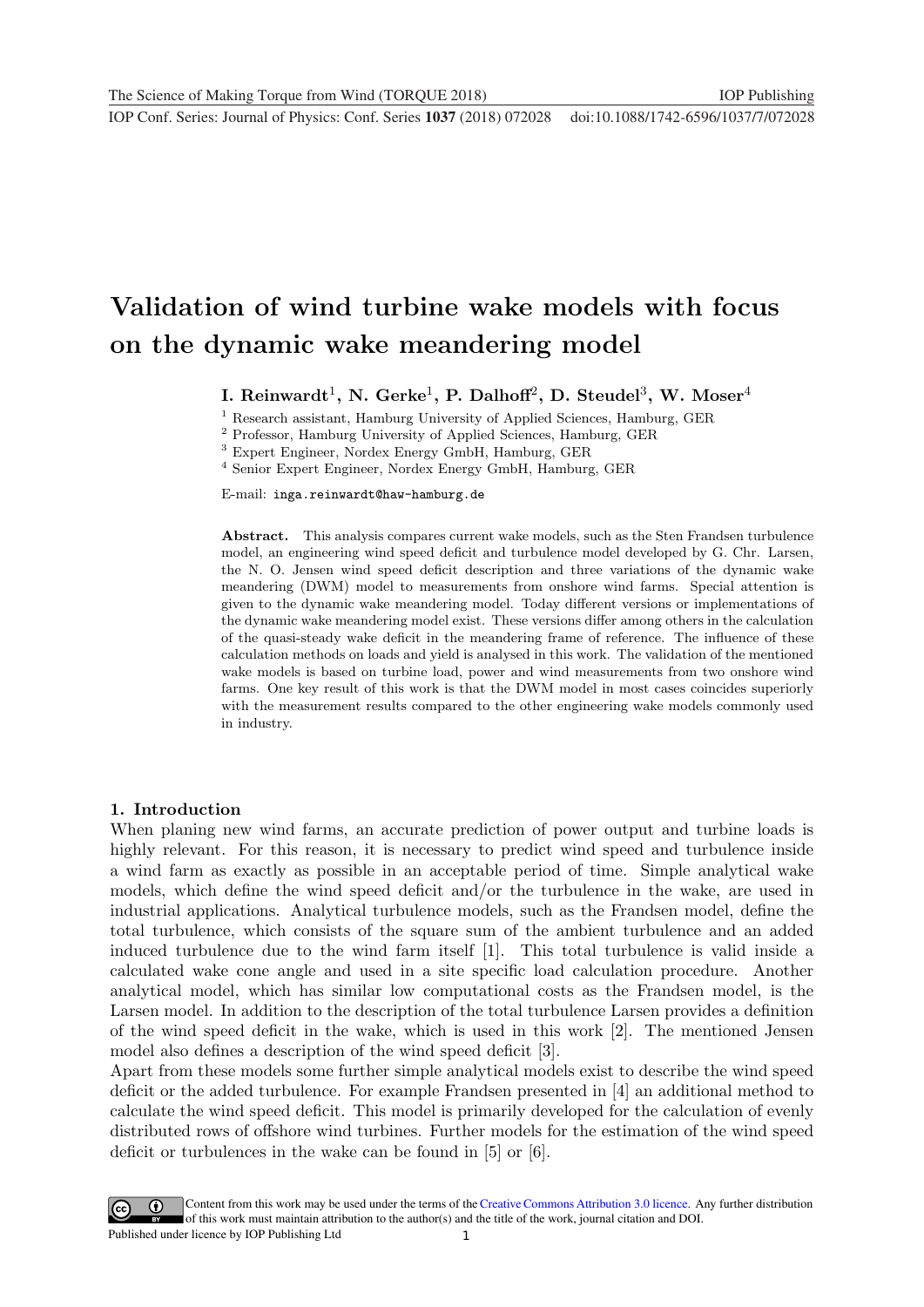The Science of Making Torque from Wind (TORQUE 2018) **IOP Publishing** IOP Publishing

**1234567890** ''"" IOP Conf. Series: Journal of Physics: Conf. Series **1037** (2018) 072028 doi :10.1088/1742-6596/1037/7/072028

Another possibility and probably a more accurate method to define the wind turbine wake is a CFD (Computational Fluid Dynamic) simulation. Numerical simulation techniques have high computational cost and is nowadays still too computationally expensive and complex for the application in standard site specific load calculations. A method that ranks between CFD simulations and simple analytical engineering models is the aforementioned DWM model, which will be part of the IEC 61400-1 Ed. 4 [7]. The DWM model has significantly lower computational costs than a CFD simulation and is closer to the physics than purely analytical models, which is why it seems to be promising for industrial applications and could be an alternative to the commonly used models. A more detailed explanation of this model and the mentioned engineering models is given in the next section.

#### 2. Description of wake models

#### 2.1. Frandsen-model

The Frandsen model is a frequently used turbulence model, which is defined in the IEC 61400-1 Ed.3 [8]. The model defines the total turbulence  $I_t$  as follows [8]:

$$
I_t = \sqrt{\frac{1}{\left(1, 5 + 0, 8\frac{x/d}{\sqrt{c_t}}\right)^2} + I_0^2}
$$
\n(1)

with  $I_0$  the ambient turbulence intensity,  $c_t$  the thrust coefficient, d the turbine diameter, and x the downstream distance. The total turbulence is assumed to be constant inside the wake cone, which is described by following equation [1]:

$$
\Theta_w = \frac{1}{2} \left( \frac{180}{\pi} \cdot \tan^{-1} \left( \frac{1}{x/d} \right) + 10^{\circ} \right) \tag{2}
$$

#### 2.2. Larsen-model

Another engineering model is the G. C. Larsen model, which is introduced in [2] and recalibrated in [9]. The wind speed deficit and the wake radius  $R_w$  can be calculated depending on the rotor area A, the radial hub distance r, and the downstream distance x as follows [2]:

$$
U_w = U_0 - \frac{U_0}{9} \left( c_t A x^{-2} \right)^{\frac{1}{3}} \left( r^{\frac{3}{2}} \left( 3c_1^2 c_t A x \right)^{-\frac{1}{2}} - \left( \frac{35}{2\pi} \right)^{\frac{3}{10}} \left( 3c_1^2 \right)^{-\frac{1}{5}} \right)^2 \tag{3}
$$

$$
R_w = \left(\frac{35}{2\pi}\right)^{\frac{1}{5}} \left(3c_1^2\right)^{\frac{1}{5}} \left(c_t A x\right)^{\frac{1}{3}}
$$
\n<sup>(4)</sup>

The variable  $c_1$  is calculated according to the recalibrated version in [9].

Besides the definition of the wind speed deficit a method for the calculation of a rotor averaged wind speed is defined in [9], which is also used in this work. Two possibilities for calculating the mean wind speed reduction are given. The first one is a linear geometric averaging. The second one is based on a quadratic averaging approach, which seems to be more promising when looking at turbine loads. Therefore, the quadratic approach is used.

The total turbulence  $I_t$  and the added wake turbulence  $I_w$  are calculated with following equations [10]:

$$
I_t = \sqrt{I_0^2 + I_w^2} \tag{5}
$$

$$
I_w = 0,29\left(\frac{x}{d}\right)^{-\frac{1}{3}}\sqrt{1-\sqrt{1-c_t}}
$$
\n(6)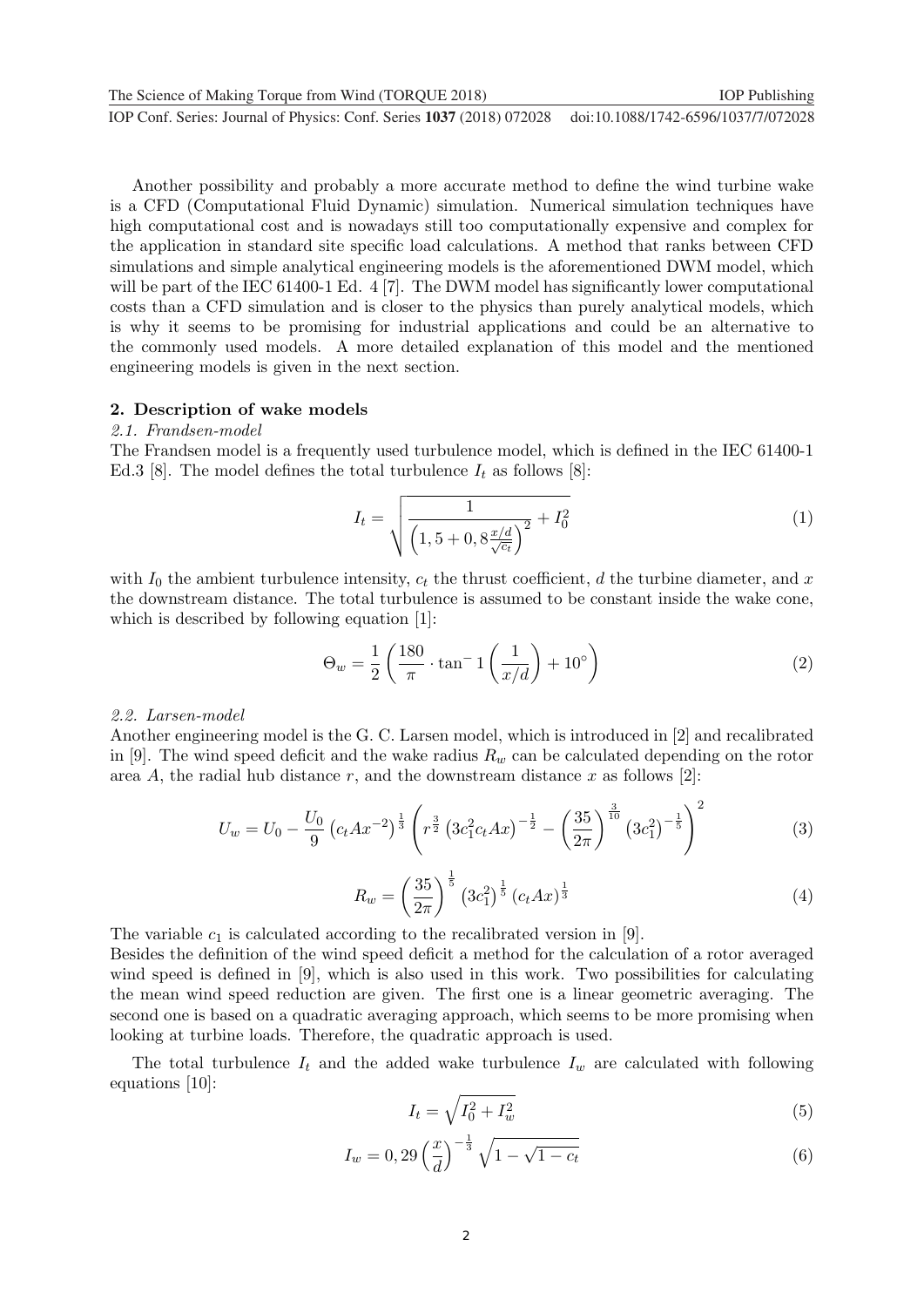#### 2.3. Jensen-model

Another simple analytical model for calculating the wake wind speed deficit is the N.O. Jensen model, which is described in [3] and further developed in [11]. The model delivers the following equation to calculate wind speed inside the wake [11]:

$$
U_w = \left(1 - \frac{1 - \sqrt{1 - c_t}}{\left(1 + 2k\frac{x}{d}\right)^2}\right)U_0\tag{7}
$$

with  $k$  being the decay constant of 0.075. The wake width is determined by the expression  $1+2k\frac{x}{d}$  $\frac{x}{d}$ .

#### 2.4. DWM-model

The above mentioned models are compared to the dynamic wake meandering (DWM) model, which is based on the assumption that the wake behaves as a passive tracer in the turbulent wind field whereby the movement of the passive structure, i.e. the wake deficit, is driven by large turbulence scales [12], [13]. The DWM model can be divided into three parts. Figure 1 illustrates the main components of the model as well as input and output variables.



Figure 1: Components of the dynamic wake meandering model

#### 2.4.1. Quasi-steady wake deficit

The first part is the quasi-steady wake deficit, which is defined in the meandering frame of reference. This part consists of a formulation of the initial deficit emitted by the turbine upstream and the expansion of the deficit downstream [14]. In this study different methods to calculate the quasi-steady wake deficit are analysed. All of them have in common that the initial deficit is calculated based on the blade element momentum (BEM) theory respectively the axial induction factor derived from it. The expansion of the wind speed deficit downstream is computed based on the thin shear layer approximation of the Navier-Stokes equations in its axisymmetric form, which can be described depending on the wind speed in axial and radial direction  $U$  and  $V_r$  (see equations 8 and 9). This method is based on the work of J.F. Ainslie [15] and outlined in [12].

$$
U\frac{\partial U}{\partial x} + V_r \frac{\partial U}{\partial r} = \frac{1}{r} \frac{\partial}{\partial r} \left( \nu_T r \frac{\partial U}{\partial r} \right)
$$
(8)

$$
\frac{1}{r}\frac{\partial}{\partial r}\left(rV_r\right) + \frac{\partial U}{\partial x} = 0\tag{9}
$$

The initial deficit serves as a boundary condition when solving the Navier-Stokes equations. Pressure terms in the thin shear layer equations are neglected. The error, which is made by this assumption is compensated by taking the wind speed deficit at two rotor diameters downstream (beginning of the far wake area) as a boundary condition at the position directly after the rotor.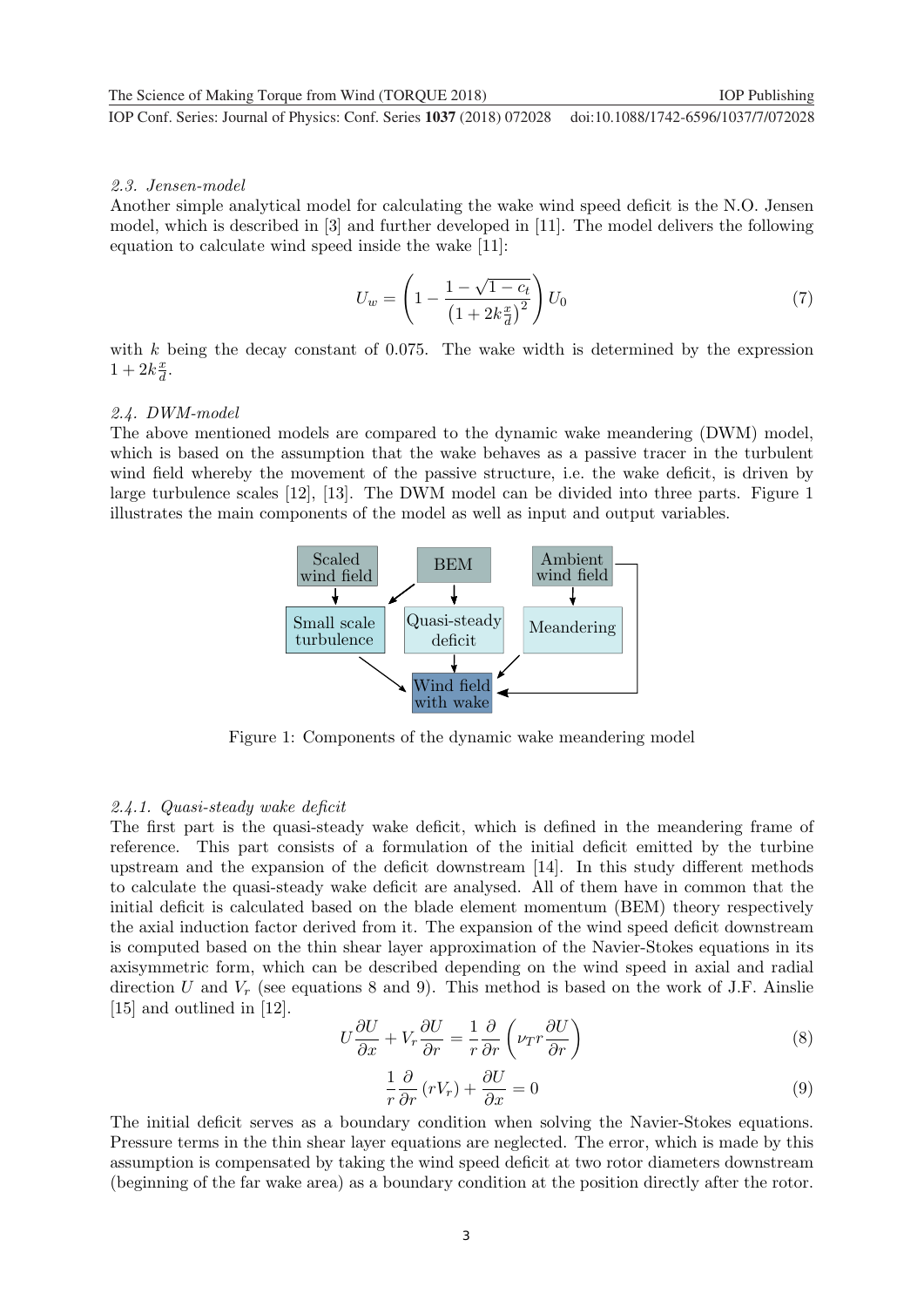The thin shear layer equations are solved by a finite differences method. An eddy viscosity  $(\nu_T)$  closure approach is used for solving. As already mentioned, different methods for the computation of the quasi-steady wake deficit in the DWM model are validated. The methods differ in the calculation of the initial deficit and the eddy viscosity formulation. The three analysed methods are given as follows:

#### 1. DWM-IEC:

In the draft of the IEC 61400-1 Ed.4 standard the calculation of the initial deficit (wake wind speed  $U_w$  and wake radius  $R_w$ ) is based on the rotor averaged induction factor and is described as follows [7]:

$$
U_w = U_0 \left( 1 - 2\bar{\alpha} \right) \tag{10}
$$

$$
R_w = 2R\left(1 - 0.45\bar{\alpha}^2\right)\sqrt{\frac{1+m}{8}}\tag{11}
$$

with

$$
m = \frac{1}{\sqrt{1 - c_t}}\tag{12}
$$

 $\bar{\alpha}$ : rotor averaged induction factor

The eddy viscosity is defined as [7]:

$$
\frac{\nu_T}{U_0 R} = 0.023 F_1(\tilde{x}) I_0^{0,3} + 0.016 F_2(\tilde{x}) \frac{R_w(\tilde{x})}{2R} \left( 1 - \frac{U_{min}(\tilde{x})}{U_0} \right)
$$
(13)

with

R: rotor radius

 $U_{min}$ : wind speed minimum

 $\tilde{x}$ : axial distance normalized by the rotor radius

 $F_1$  and  $F_2$ : filter functions defined in [7]

#### 2. DWM-Madsen:

In [16] following formulae are given to calculate the wind speed deficit and the wake radius at the border between the near and far wake region with respect to the radial positions  $r_{w,i}$  and  $r_{w,i+1}$ :

$$
U_w((r_{w,i+1} + r_{w,i})/2) = U_0(1 - 2\alpha_i)
$$
\n(14)

$$
r_{w,i+1} = \sqrt{\frac{1 - \alpha_i}{1 - 2\alpha_i} \left( r_{i+1}^2 - r_i^2 \right) + r_{w,i}^2} \, f_w \tag{15}
$$

with

$$
f_w = 1 - 0.45\bar{\alpha}^2\tag{16}
$$

 $r_{w,i}$ : wake radius at position i  $\alpha_i$ : induction factor at position *i*  $r_i$ : rotor radius at position i

For the calculation of the eddy viscosity the following equations are declared in [16] and further devoloped in [17]:

$$
\frac{\nu_T}{U_0 R} = 0.008 F_2(\tilde{x}) \frac{R_w(\tilde{x})}{R} \left( 1 - \frac{U_{min}(\tilde{x})}{U_0} \right) + 0.1 F_1(\tilde{x}) F_0 I_0 \tag{17}
$$

with

 $F_0$ : nonlinear coupling function defined in [17]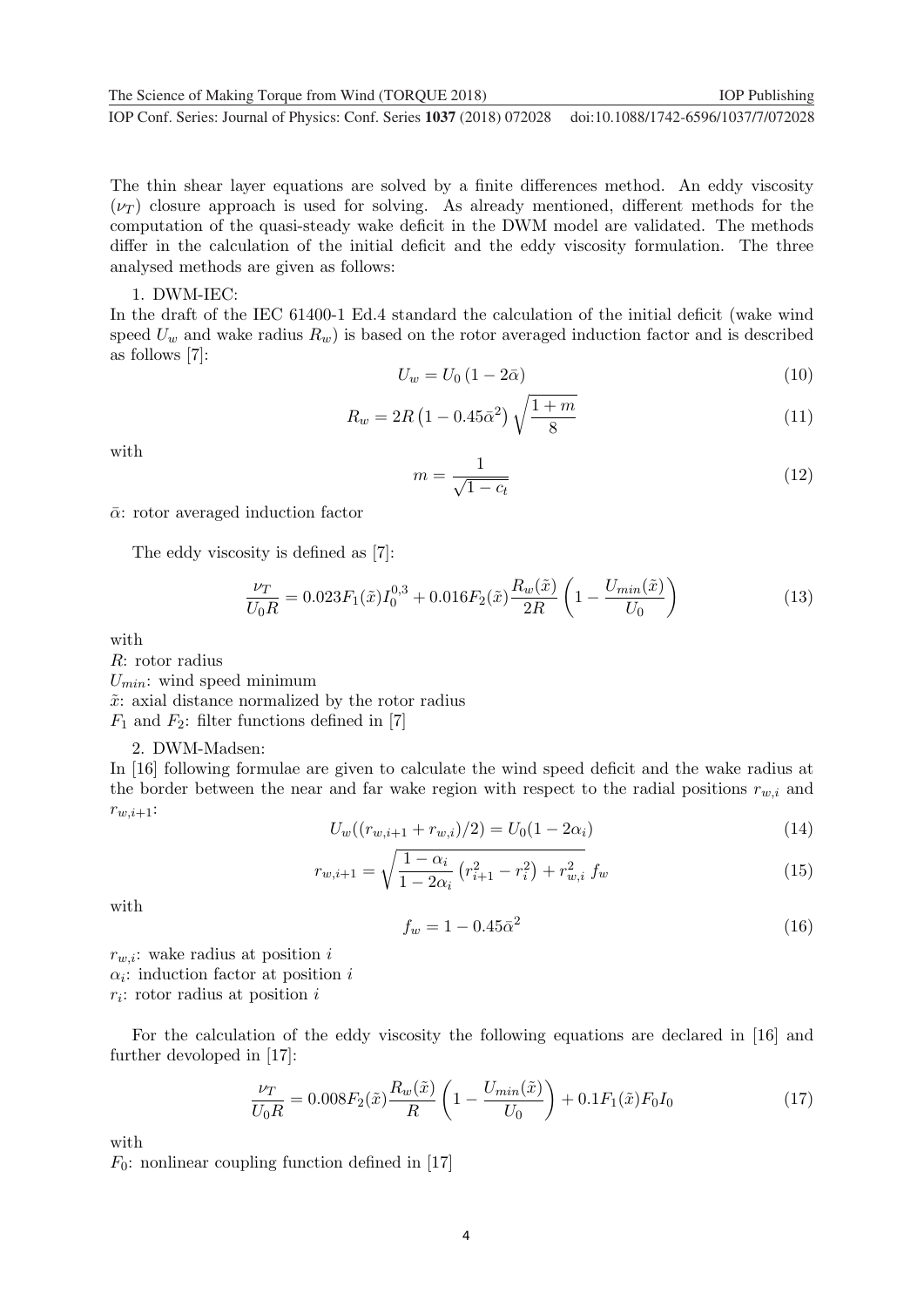#### 3. DWM-Keck:

The last method defines the initial deficit by the following equations [18]:

$$
U_w(r_{w,i}) = U_0 \left(1 - (1 + 1.1)\,\alpha_i\right) \tag{18}
$$

$$
r_{w,i} = r_i \sqrt{\frac{1 - \bar{\alpha}}{1 - (1 + 0.98)\,\bar{\alpha}}}
$$
\n<sup>(19)</sup>

In [18] the final and recommended version the eddy viscosity is defined as follows:

$$
\nu_T = 0.587 F_1(\tilde{x}) u^* l^* + 0.0178 F_2(\tilde{x}) \, \max\left(l^{*2} \left| \frac{\partial U(\tilde{x})}{\partial r} \right|, l^* \left(1 - U_{min}(\tilde{x})\right) \right) \tag{20}
$$

The definition in (20) differs from the other models by using the velocity and length scales  $(u^*$  and  $l^*)$  of the atmospheric turbulence.  $u^*$  and  $l^*$  imply the velocity and length scales of the ambient turbulence fraction, which corresponds to the wake evolution. It can be assumed that the mixing length  $l^*$  is equal to half of the wake width [18]. In this work the part of the considered velocity and length scales of the ambient turbulence are simplified by using the ambient turbulence intensity. Therefore, the atmospheric stability is not considered in this implementation, as it is proposed in [19], and equation (20) reads as changes to

$$
\frac{\nu_T}{U_0 R} = 0.0914 F_1(\tilde{x}) I_0 + 0.0216 F_2(\tilde{x}) \max\left(\frac{R_w(\tilde{x})^2}{R U_0}\left|\frac{\partial U(\tilde{x})}{\partial r}\right|, \frac{R_w(\tilde{x})}{R}\left(1 - \frac{U_{min}(\tilde{x})}{U_0}\right)\right) \tag{21}
$$

The constants were taken from the results of the least-square recalibration in [18].

#### 2.4.2. Meandering

The second part of the model is the meandering itself. The meandering is based on the large turbulence scales of the ambient turbulent wind field and can be calculated from the low pass filtered ambient wind field, which is generated with a Kaimal spectrum. The cut-off frequency is specified by the wind speed and the rotor diameter as follows [17]:

$$
f_c = \frac{U}{4R} \tag{22}
$$

The lateral  $y(t)$  and vertical  $z(t)$  position of the wake deficits depends on the wind speed fluctuations at hub hight in horizontal and vertical direction (see equation (23) and (24)) [12]. The usage of the filtered wind speed at hub hight is a simplification, which is made here.

$$
\frac{\mathrm{d}y(t)}{\mathrm{d}t} = v(t) \tag{23}
$$

$$
\frac{\mathrm{d}z(t)}{\mathrm{d}t} = w(t) \tag{24}
$$

#### 2.4.3. Small scale turbulence

The last part of the DWM model is the description of the small scale turbulence, which is generated through the wake shear itself as well as tip and root vortices at the blades. This turbulence part is calculated with a scaled homogeneous turbulent windfield generated with the Kaimal spectrum. The method and scaling factor is calculated according to [7]. Originally, the added or small scaled turbulence field is defined in the meandering frame of references. In this work only the scaling function meanders which leads to slight differences compared to the original model, which however can be neglected for the outlined validation.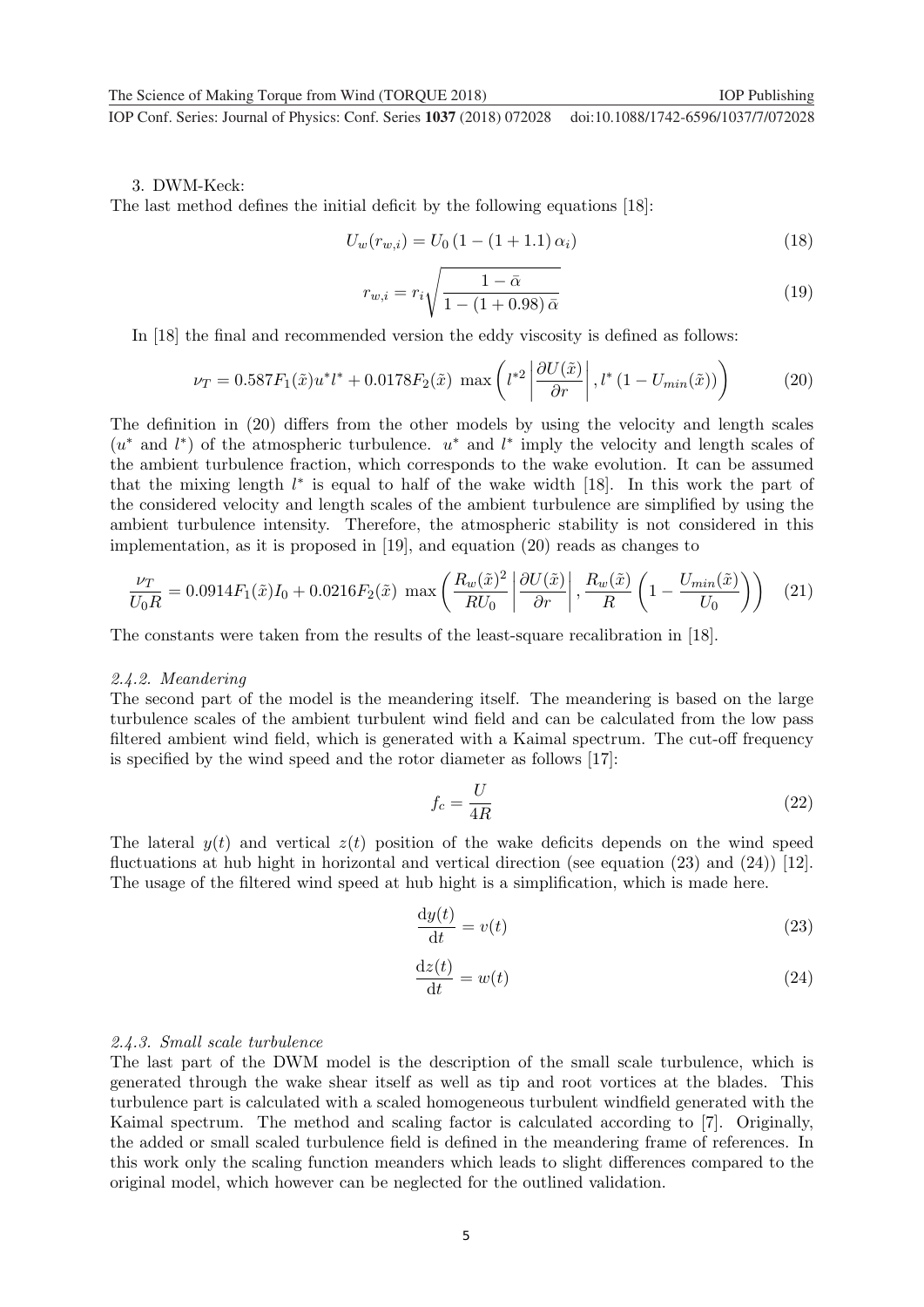#### 3. Wind farms

The presented results are based on measurements from the ECN test site EWTW (ECN Wind turbine test site Wieringermeer). The wind farm consists of five Nordex turbines (N80/2.5). In [20] a more detailed explanation of the wind farm conditions and the load measurement are given. A met mast is located in a distance of 280 m respectively 200 m from the observed turbines, so that two different wake situations with different distances could be analysed. The measured wind speeds at hub height from the mast are used to determine the wake situation downstream of the wind turbine. Additionally, load measurements at one turbine could be used for validation purposes, so that loads could be measured under wake conditions. The second analysed wind farm is the wind farm Høvsøre which is located on the Danish west coast. During the measurements the wind farm consists of four different wind turbines and a met mast. Turbine data from a Nordex turbine (N100/3.3) are used for validation purposes. The measured wind speeds from the mast are used to determine wake situation 250 m downstream.

#### 4. Results

This section compares measurements from the described wind farms with simulated wind speeds, power and loads. Figure 2 and Figure 3 depict the measured and simulated wind speeds and turbulence intensities over the wind direction in Høvsøre. Error bars of plus and minus one standard deviation of the measurements are also shown. Simulations with variations of the DWM-Model were done. In this case a wind direction of  $0^{\circ}$  means that the met mast is in full wake of the wind turbine. The measured wind speeds are normalized by the ambient wind speed of  $10 \,\mathrm{m/s}$ . Thereby, it should be noticed that the only differences in the DWM-Models are the calculation of the initial deficit (ID) and the eddy viscosity (EV) as explained before. Three DWM-simulations were performed with the eddy viscosity calculation based on the IEC guideline. In addition, two simulations were computed with the same initial deficit method and variations of the eddy viscosity method. Furthermore, results from the Keck-Model with a consistent calculation of initial deficit and eddy viscosity are illustrated. The eddy viscosity calculated by the IEC guideline delivers the same results as the here called DWM-Madsen method. Because of that the blue dashed curve is covered by the ID-Madsen/EV-Madsen curve. The individual variation of the initial deficit and eddy viscosity method clearly shows the impact of the single methods themselves. The simulations with constant eddy viscosity and variation of the initial deficit differ only slightly, while in contrast, the ID-Madsen/EV-Madsen and ID-Madsen/EV-Keck curves differ substantially. Especially the turbulence intensity varies clearly at partial wake conditions.

When looking at the self-consistent calculation methods (ID-IEC/EV-IEC, ID-Madsen/EV-Madsen and ID-Keck/EV-Keck) the Keck-Model achieves the best matching with the measurement results. The other methods deliver higher turbulence intensities than measured, particularly at partial wake conditions. The measured values are filtered by the ambient turbulence intensity of 8 %. The ambient turbulence intensity is determined by the nacelle anemometer measurements at the turbine. When looking at the edges of the measured turbulence intensity curve the ambient turbulence intensity at the met mast seems a bit higher as the one determined by the nacelle anemometer. Figure 4 and 5 depict the simulated power and the damage equivalent loads (DELs) of the flapwise blade root bending moment with different DWM-Model variations. In these simulations it is assumed that a fictive turbine is located at the position of the met mast. The turbine type of this fictive turbine is the same as the wake generating turbine  $(N100/3.3)$ . The simulations were done with  $ALASKA/WIND$ , which is an aeroelastic load simulation tool. The simulated power and flapwise moment curves show that there is a clear correlation between power and wind speed respectively flapwise moment and turbulence intensity. Thus, it can be stated that qualitative differences between the methods in power output and loads can already be determined by the wind speed deficit and turbulence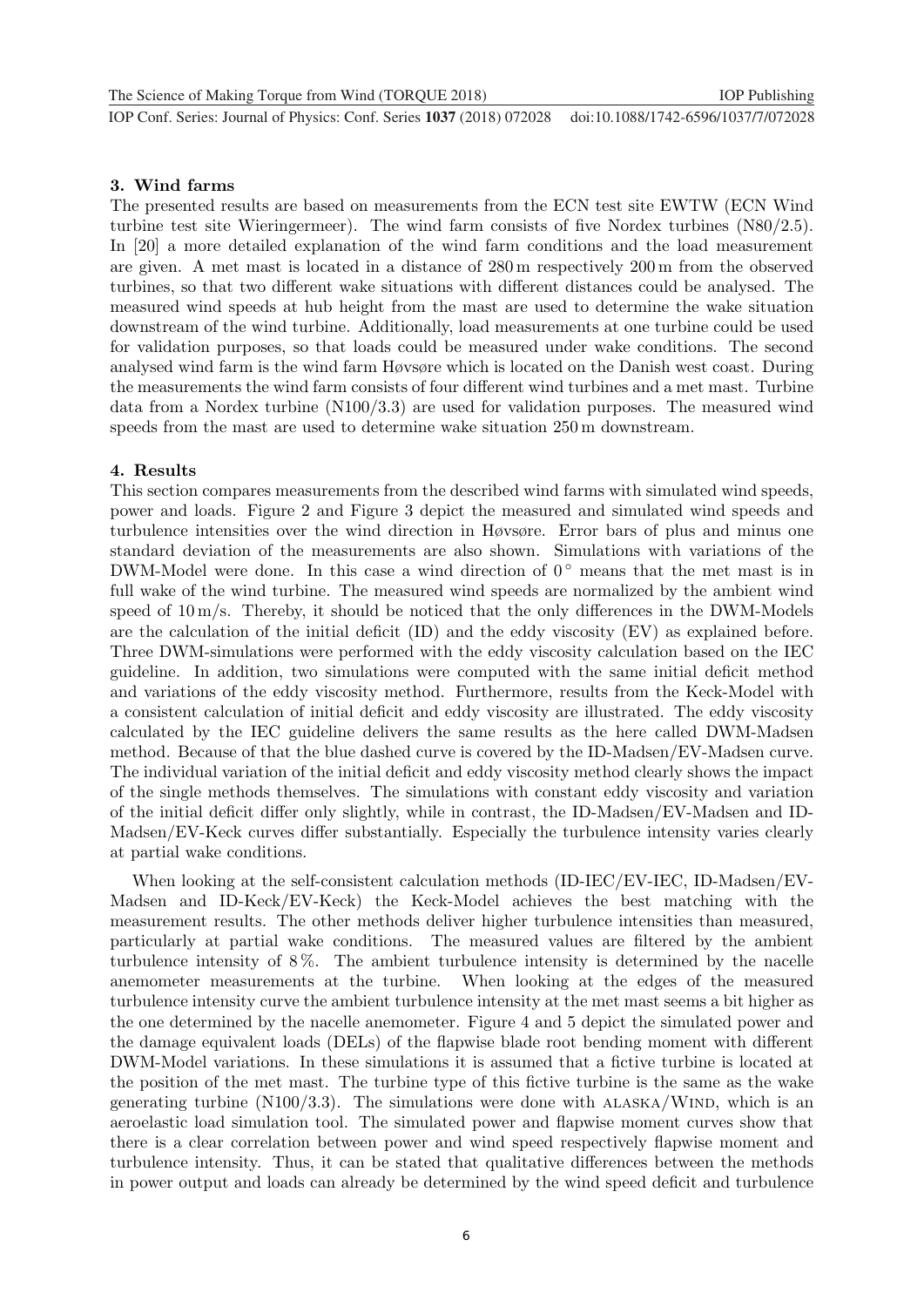

Figure 2: Simulated and measured wind speeds at 250 m downstream at Høvsøre



Figure 4: Simulated power at 250 m downstream



Figure 3: Simulated and measured turbulences at 250 m downstream at Høvsøre



Figure 5: Simulated DELs of the flapwise blade root bending moment at 250 m downstream

intensity curves themselves. Thereby, it can be proved that the impact of different models on loads and power output is not negligible.

Figure 6 depicts measured and simulated wind speeds over different wind directions at the EWTW. The corresponding turbulence intensities are illustrated in figure 7. The measured wind speed is normalized by the ambient wind speed of  $9 \text{ m/s}$ , which is determined by the nacelle anemometer measurements at the turbine. The measured wake conditions were calculated with five different models in case of the turbulence intensity and four models in case of the wind speed. Only the consistent DWM-Models were used in this case and compared to the analytical Frandsen, Larsen and Jensen model. For Frandsen's and Larsen's model, the wake turbulence is assumed to be constant inside the wake. The Jensen model assumes a constant wind speed inside the wake. This leads to the rectangular shape of the respective curves. The figure also shows that the best matching with measured values can be achieved with the DWM-Keck model. This applies for the wind speed deficit as well as turbulence intensity. The Larsen and the Jensen model underestimate the wind speed deficit while the other DWM model variations overestimate the wind speed deficit. When looking at the turbulence intensity it can be seen that the Frandsen model and the DWM-Madsen model as well as the DWM-IEC model deliver significantly higher turbulences at partial wake conditions than measured. The overestimation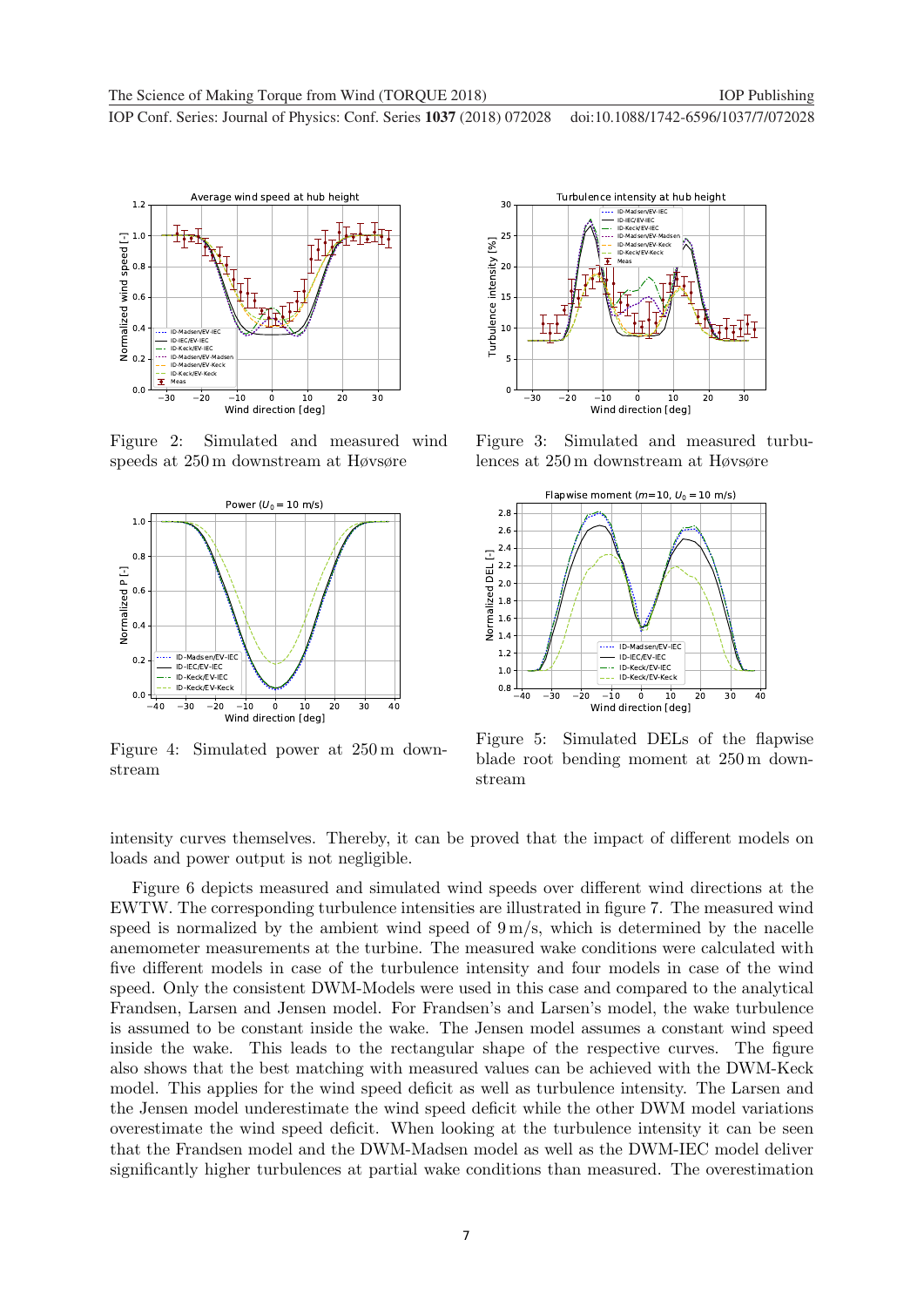

Figure 6: Simulated and measured wind speeds at 280 m downstream at the EWTW



Figure 8: Simulated and measured wind speeds at 200 m downstream at the EWTW



Figure 7: Simulated and measured turbulences at 280 m downstream at the EWTW



Figure 9: Simulated and measured turbulences at 200 m downstream at the EWTW

at partial wake conditions is even more significant at 200 m downstream (see figure 9). The wind speed deficit simulated and measured at 200 m downstream is illustrated in 8. At 200 m downstream the wind speed deficit is more pronounced and less degraded than at 280 m.

Figure 10 depicts the measured and simulated power with the Larsen model and the Keck-DWM model over the wind direction at  $9 \text{ m/s}$ . The simulations were done with FLEX5. The Larsen model uses a quadratic averaged wind speed over the rotor swept area as proposed in [9] and mentioned in the previous section. Figure 10 shows that the Larsen model underestimates and the DWM model slightly overestimates the power deficit. This could already be observed at the wind speed deficit. Figure 11 depicts the DEL of the tower bottom bending moment. In this case a good accordance with measured values can be achieved with the DWM-Keck model and the Larsen model. The Frandsen model mostly overestimates the loads. The shown numbers at each curve represent the DEL over all wind directions. The mean DELs over the presented wind directions are calculated with respect to the W¨ohler coefficient and an even wind direction distribution. The mean DEL calculated by the Larsen model (1.43) is the nearest to the measured one (1.29). Figure 12 and 13 illustrate the DEL of the edgewise and flapwise blade root bending moment. The influence of the wake on the edgewise moment is rather low as expected. Because of that, a significant difference between the models cannot be stated for this sensor. When looking at the flapwise moment the difference between the models is much higher.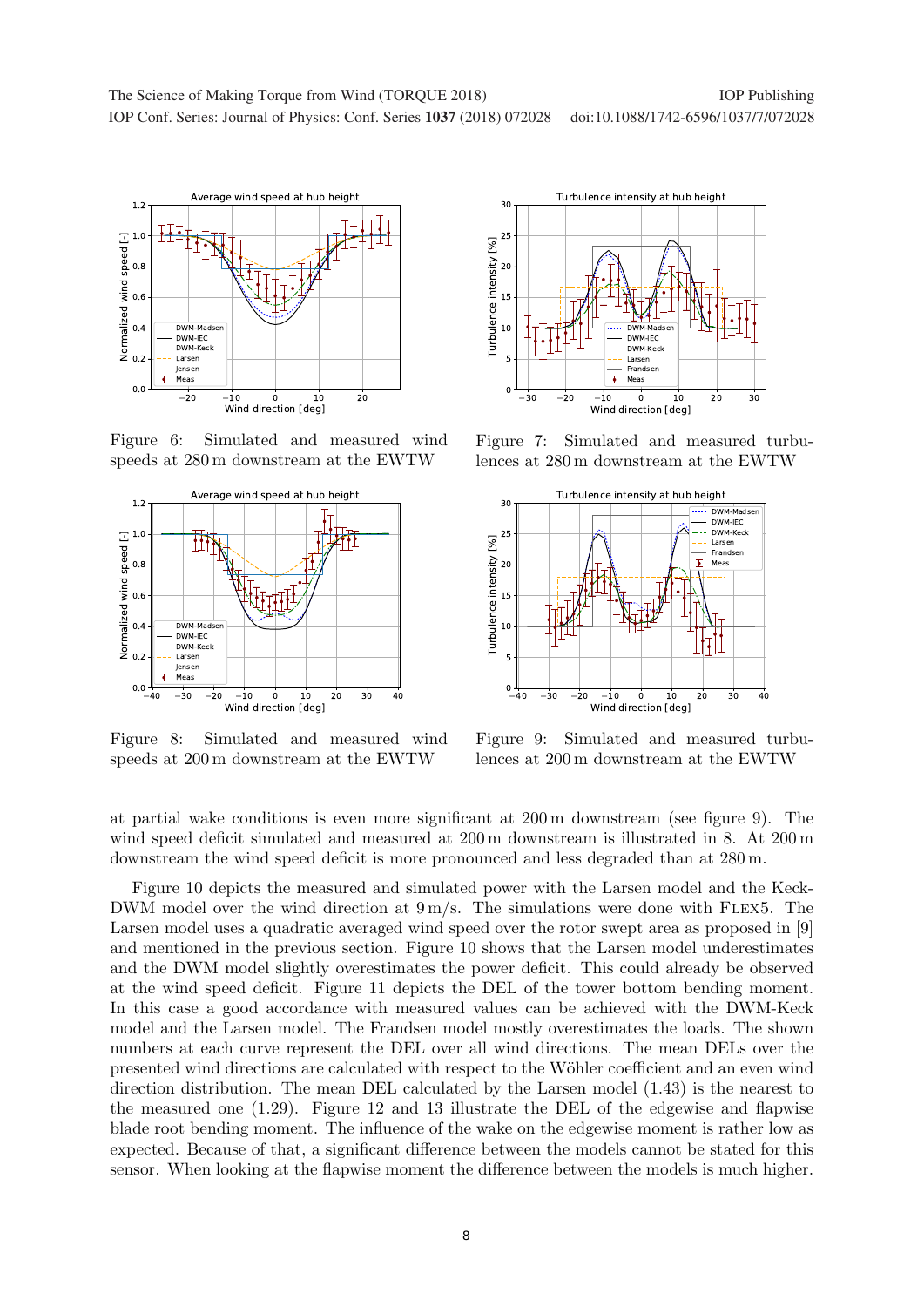

Figure 10: Simulated and measured power at 305 m downstream at the EWTW



Figure 12: Simulated and measured DELs of the edgewise blade root bending moment at 305 m downstream at the EWTW



Figure 11: Simulated and measured DELs of the tower bottom bending moment at 305 m downstream at the EWTW



Figure 13: Simulated and measured DELs of the flapwise blade root bending moment at 305 m downstream at the EWTW

The DWM model as well as the Frandsen model overestimate the flapwise moment at partial wake conditions in most instances. The Larsen model coincides better with the measurements.

#### 5. Conclusion

This study addresses the validation of the DWM model with different calculation methods for the quasi-steady wake deficit and compares it to commonly used models. In general, it could be said that the Frandsen model mainly delivers too high loads in wake situations, whereas the DWM model coincides better with measured values. However, the calculation method for the quasi-steady deficit naturally has a huge impact on the overall result of the DWM-Model. It is also worth mentioning that the analytical Larsen model with a rotor averaged wind speed provides a better match with the measured values than the Frandsen model while still being conservative. Nevertheless, the wind speed and power deficit are less well predicted by this model. Furthermore, the influences of the calculation methods of the initial deficit and the eddy viscosity method were analysed. While the influence of different approaches for the determination of the initial deficit is rather small, the impact of the used equation for the eddy viscosity is in fact more significant. The different models were used in a load calculation software to quantify the impact of the different models on turbine loads and power output and to clarify